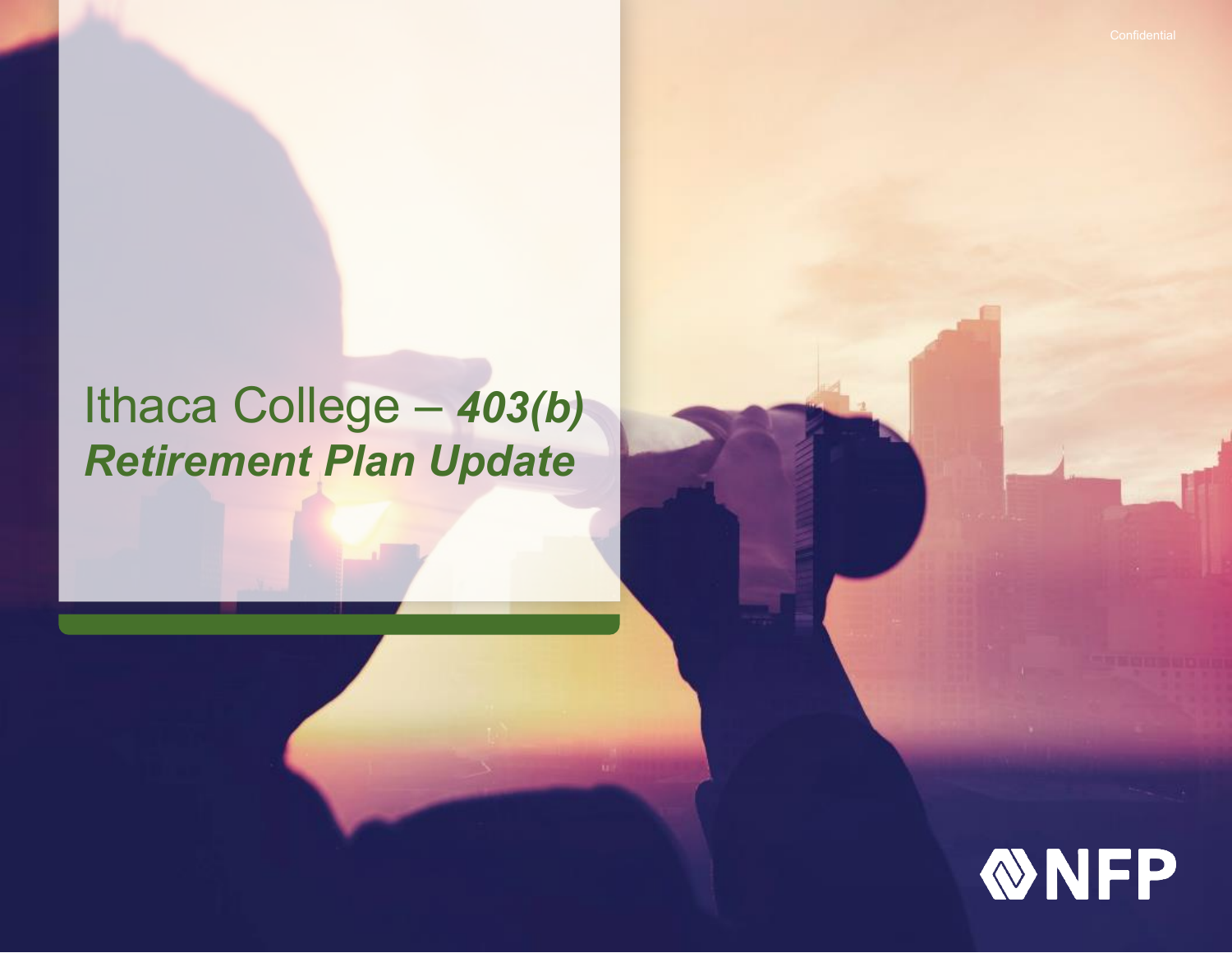# Eliminating the myths about your 403b programs

Enhancements to plan design

- Modifications being made in an effort to modernize Plan and help create positive outcomes.
- Oversight Committees meet quarterly to review Plan (investment results, fees, design, services, etc.).
- $\checkmark$  Plan Administrative Fee Requirement reduced by approximately 20%.
- Material fee reduction for Target Date Solution of over 75%
- $\checkmark$  Incremental expense reduction for Plan's index fund offerings.
- $\checkmark$  Modernization of Plan's fee structure fees will become transparent and consistent across all participants – fees have always existed within the Plan.

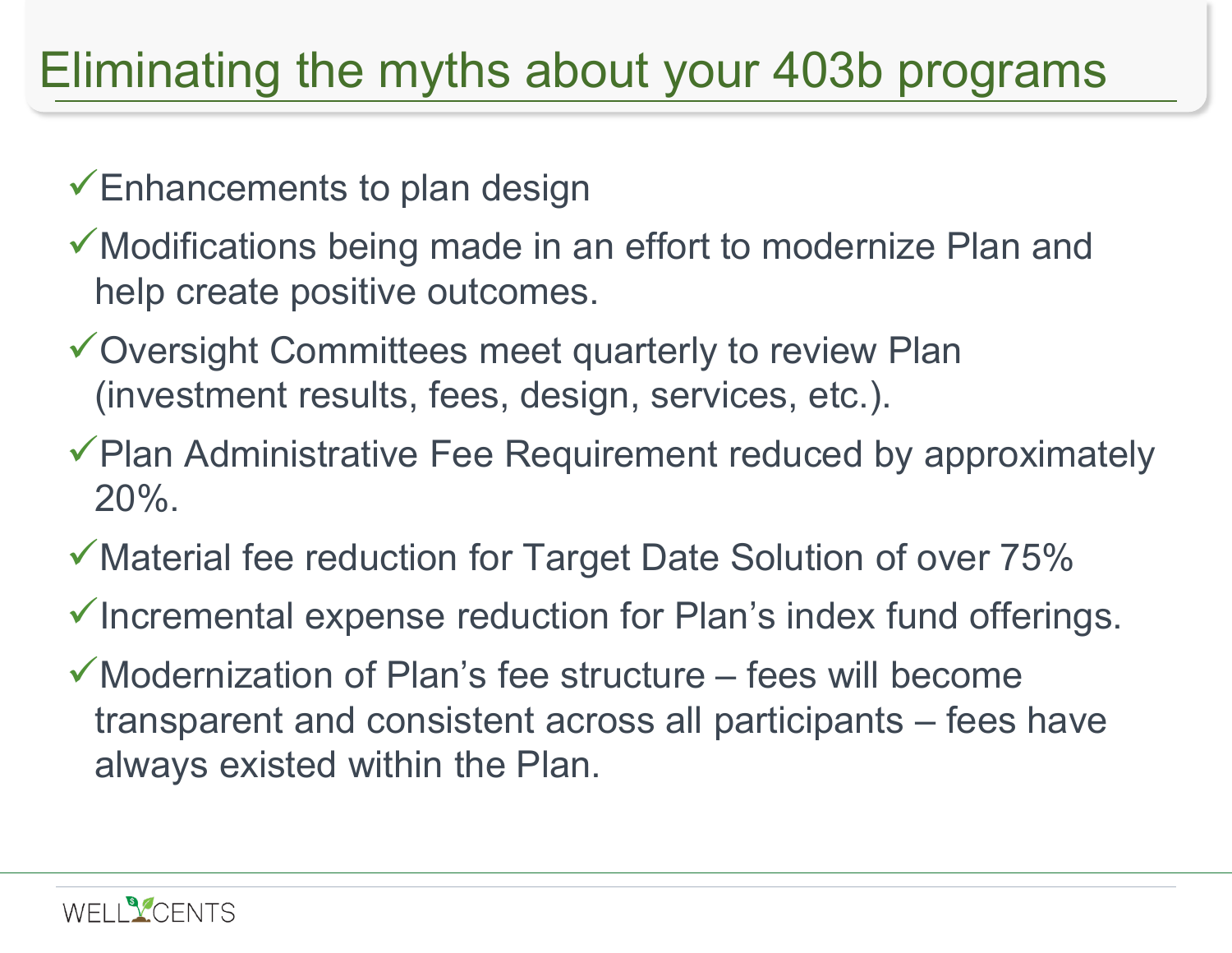## What enhancements are coming our way

Transition to lower cost Target Date Fund solution that utilizes index options as well as TIAA Traditional in an effort to contain costs and provide a retirement income option for participants.

 $\checkmark$  Transition to institutional share class investments and thereby eliminating revenue sharing where possible.

 $\checkmark$  Revenue sharing offsets cannot be eliminated from the TIAA or CREF annuities but any excess amounts will be returned to participants.

TIAA Plan Administrative Fee Requirement reduced by approximately 20% from \$90 per participant to \$75 per participants

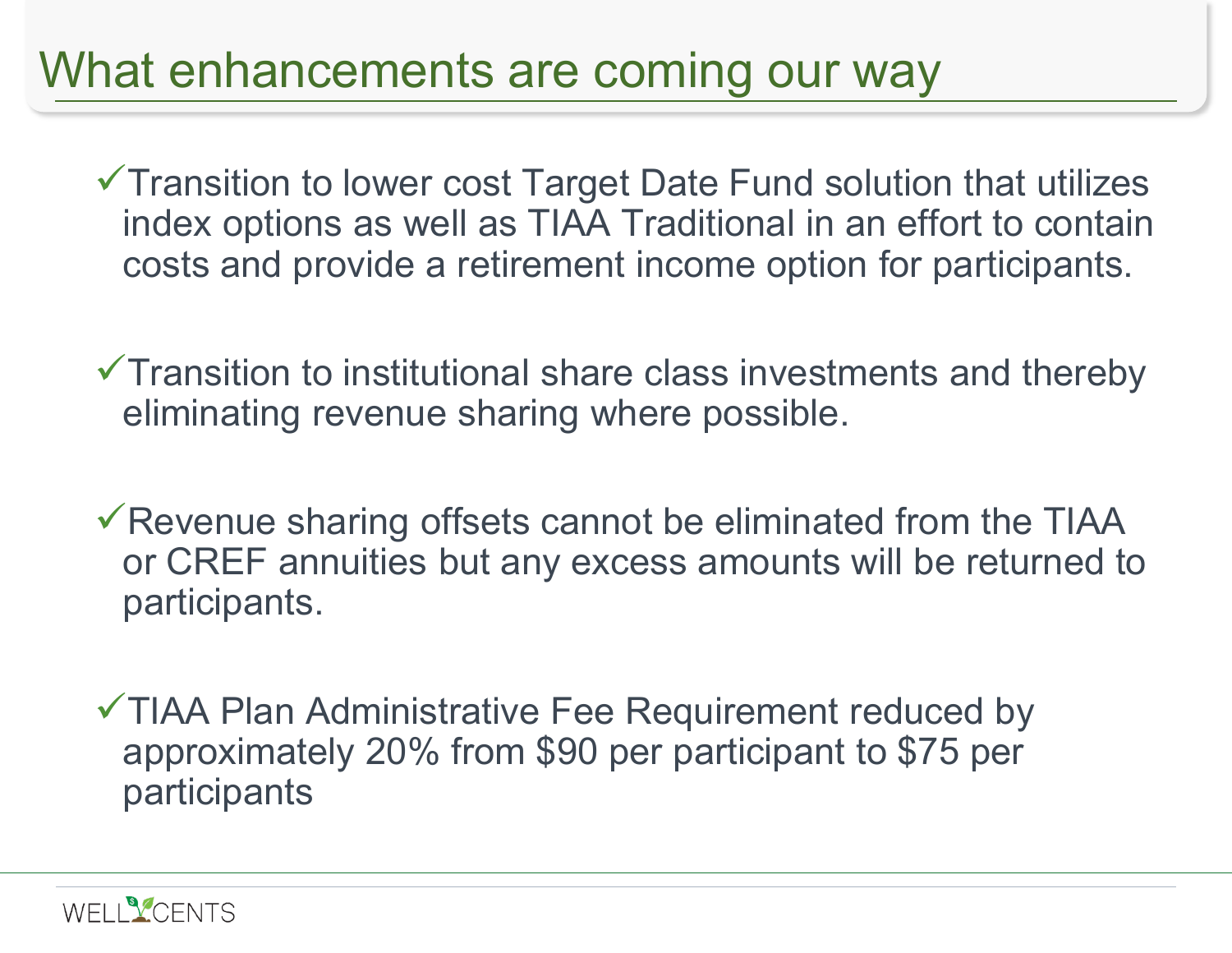# **Agenda**

- Who is Fiducient and NFP?
- Understanding your plan
- Investment Menu Enhancements
- Do it yourself or Target date options
- How Glidepath work for Target Date Fund **Solutions**

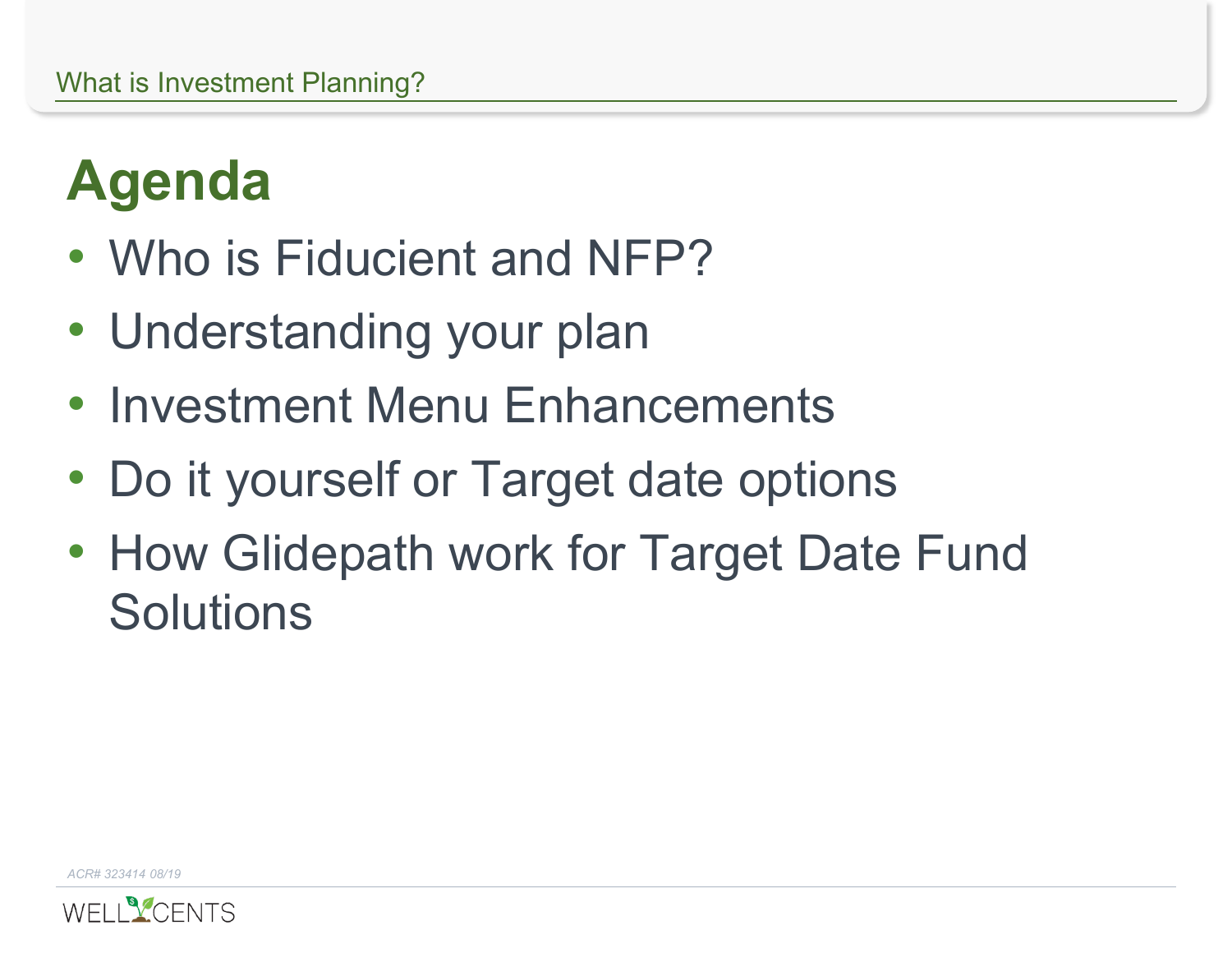- Co-Fiduciary to Ithaca College
	- Investment Policy Statement & Review
	- Investment Menu Design Development
	- Investment Monitoring & Evaluation
	- Fee Analysis & Benchmarking
	- Plan Administrative Support

*"Helping create ongoing successful retirement plan experiences for employers and employees"*

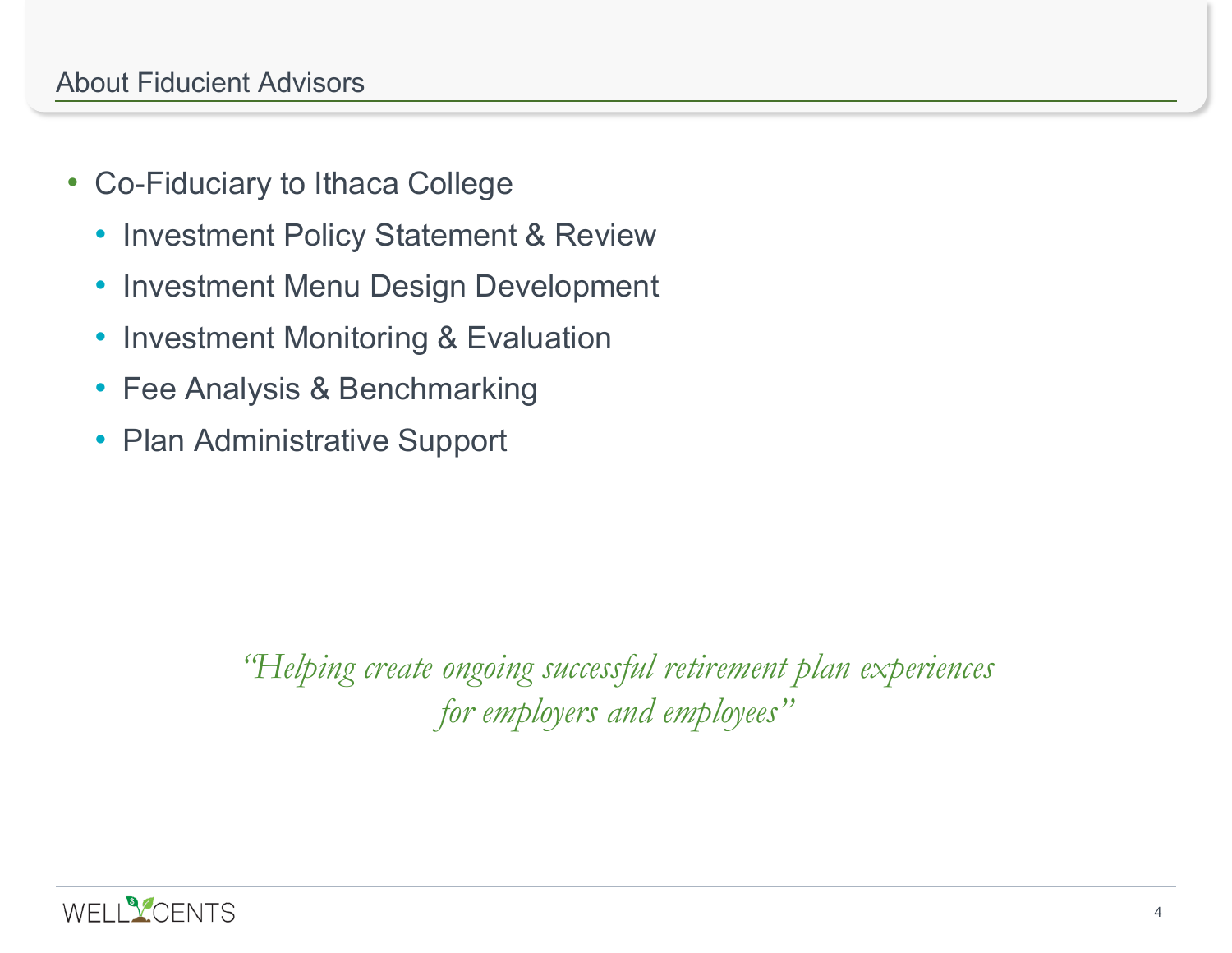### About NFP

- Employee support and education
- On-site and Virtual employee meetings
- Investment education
- Plan Administration Support
- Retirement Planning
- Gluidepath oversight 3(38) fiduciary



**Participant Investment Guidance** (800) 959-0071 retirementinfo@nfp.com

*"Helping create ongoing successful retirement plan experiences for employers and employees"*

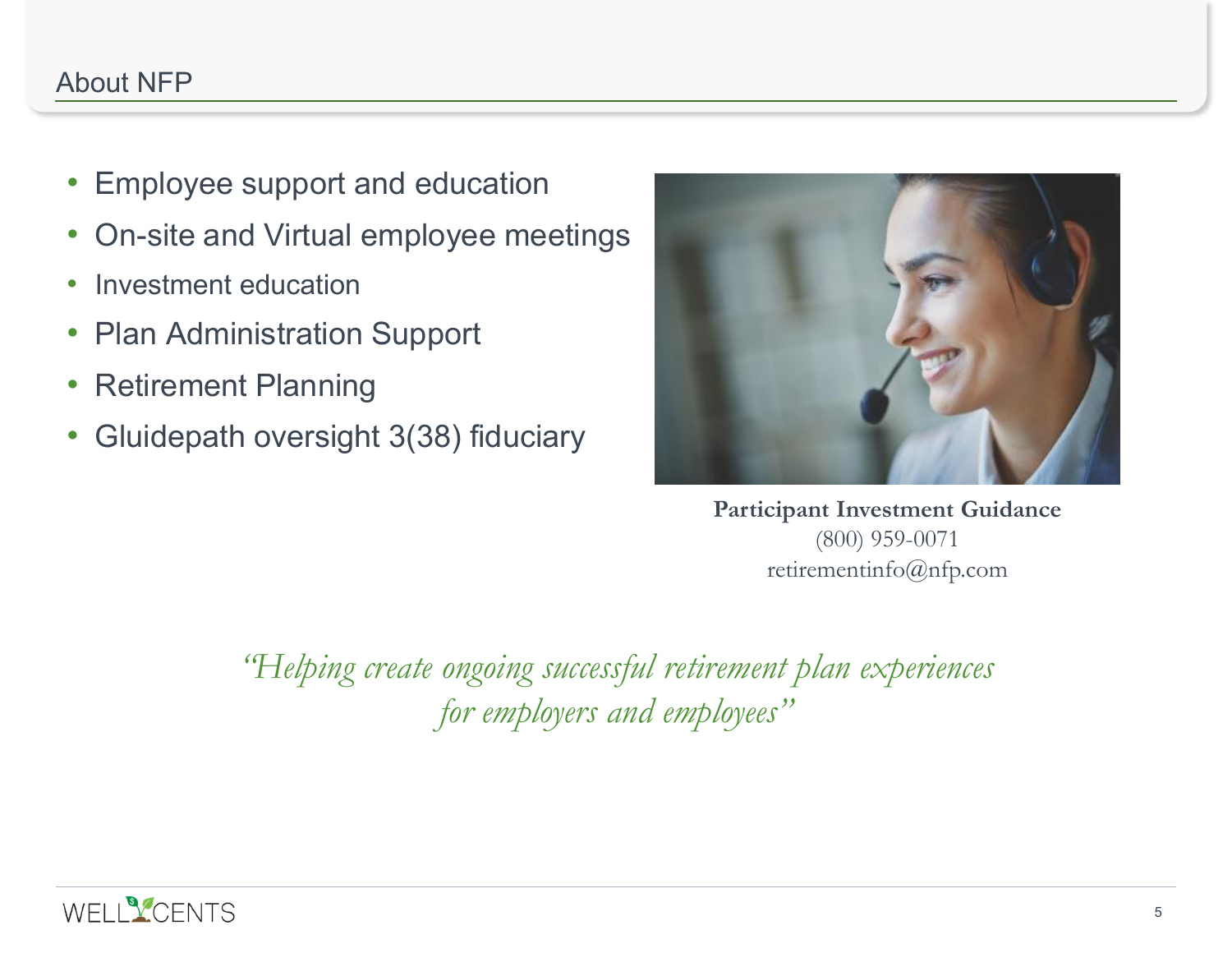| <b>Feature</b>          | <b>Provision</b>                                            |
|-------------------------|-------------------------------------------------------------|
| Eligibility:            | Immediate                                                   |
| Entry:                  | Immediate                                                   |
| <b>Savings Limits:</b>  | (\$19,500 for 2021, \$6,500 catch-up if age 50 or<br>older) |
| <b>Savings Changes:</b> | Any time                                                    |
| <b>Employer Match</b>   | Discretionary Match (currently 5%)<br>2 year graded vesting |
|                         |                                                             |

*For illustrative purposes only.*

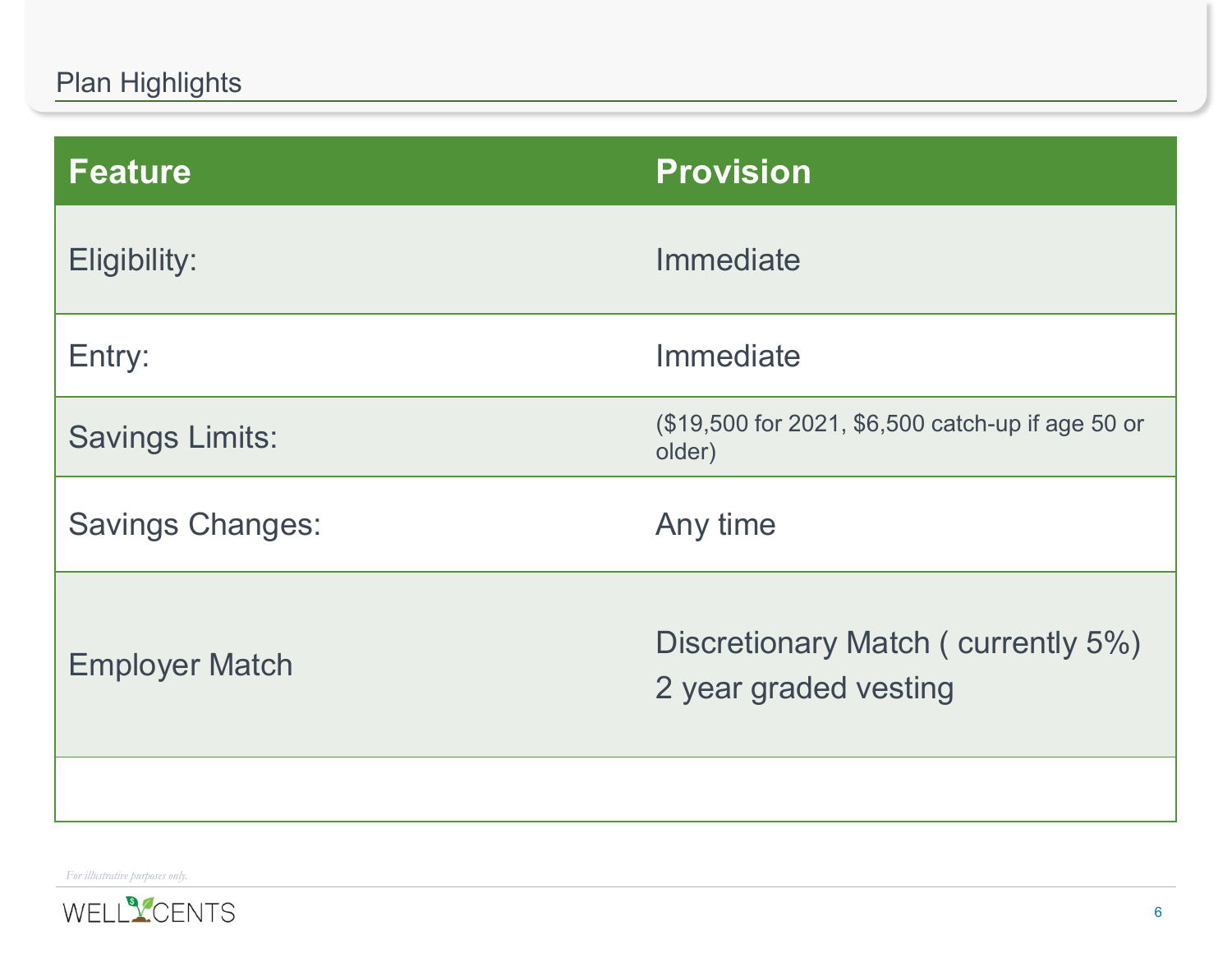## **When Can I Receive Money?**

### **No longer working at the company**

- Age 59<sup>1</sup>/<sub>2</sub>
- Retirement: Age 65
- Early Retirement
- Death
- Permanent Disability
- Distribution Options
	- *Lump sum*
	- *Roll into new employer's plan*
	- *Rollover into an IRA*
	- *Leave it in the plan*

*Before rolling assets over from a qualified plan, you should consider various factors. These factors include but are not limited to: Investment options, an IRA often enables the investor to select from a broader range of investment options; Fees and expenses, both plans involve investment-related expenses and plan or account fees. IRA fees may be more than your current plan fees; Services, different levels of service may be available under each option; Penalty-free withdrawals, it may be easier to borrow from a plan and you may be able to withdraw funds earlier in certain circumstances; Required minimum distributions, if still working at 70 ½ a person is generally not required to make distributions from employer's plan; Tax considerations, for potential tax considerations you should consult with your tax advisor. Other factors may be relevant when analyzing considerations that might apply to your specific circumstances, you should consult your financial professional.*



### **While employed at the company**

- Age 59<sup>1</sup>/<sub>2</sub>
- Loans ( through TIAA)
- Financial Hardship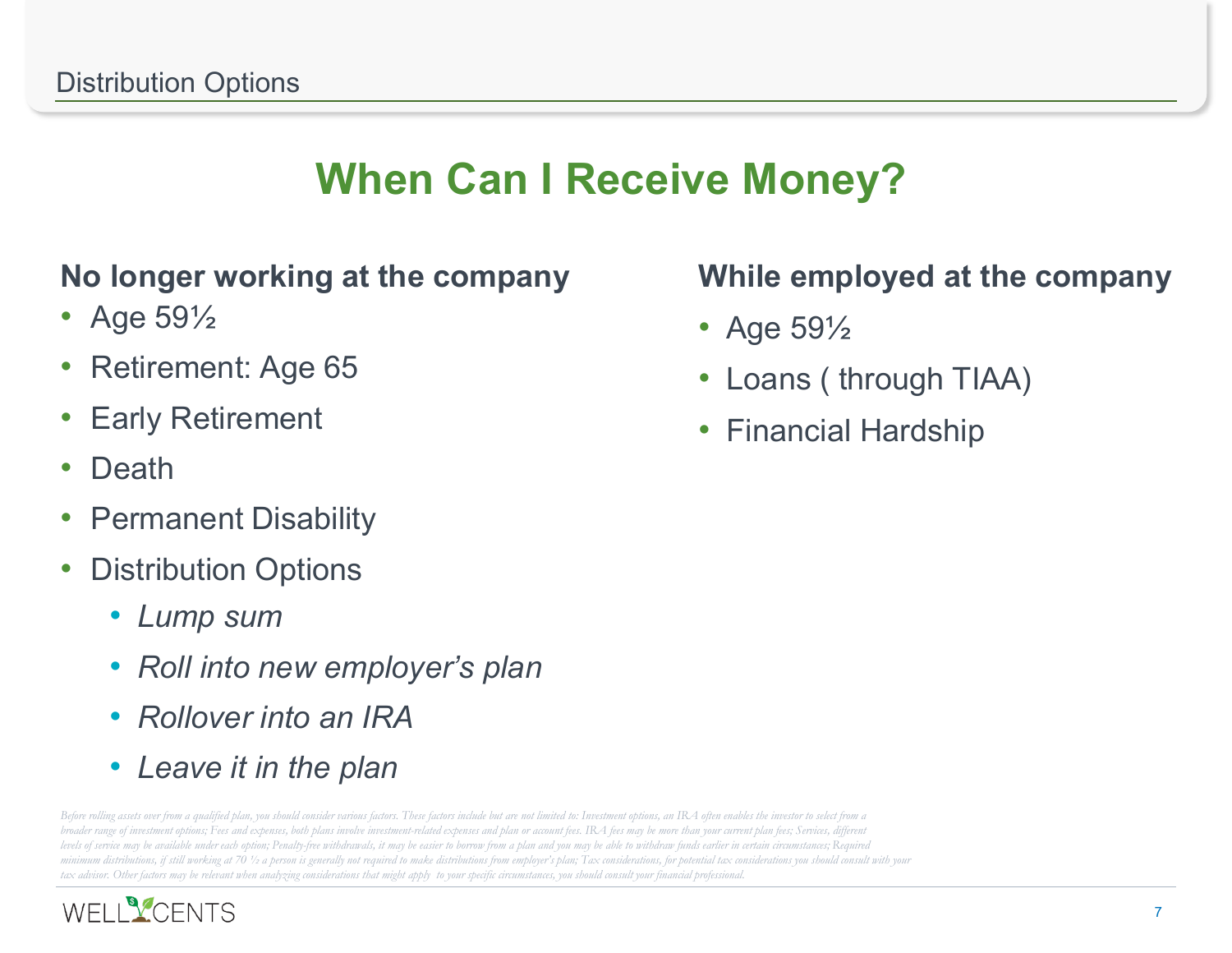### Choosing an Investment Strategy

- There are multiple approaches you can utilize in your plan:
	- Do it yourself
	- Do it for me
		- What is your current age?
		- Risk tolerance?

### **flexPATH Strategies Target Date Series**





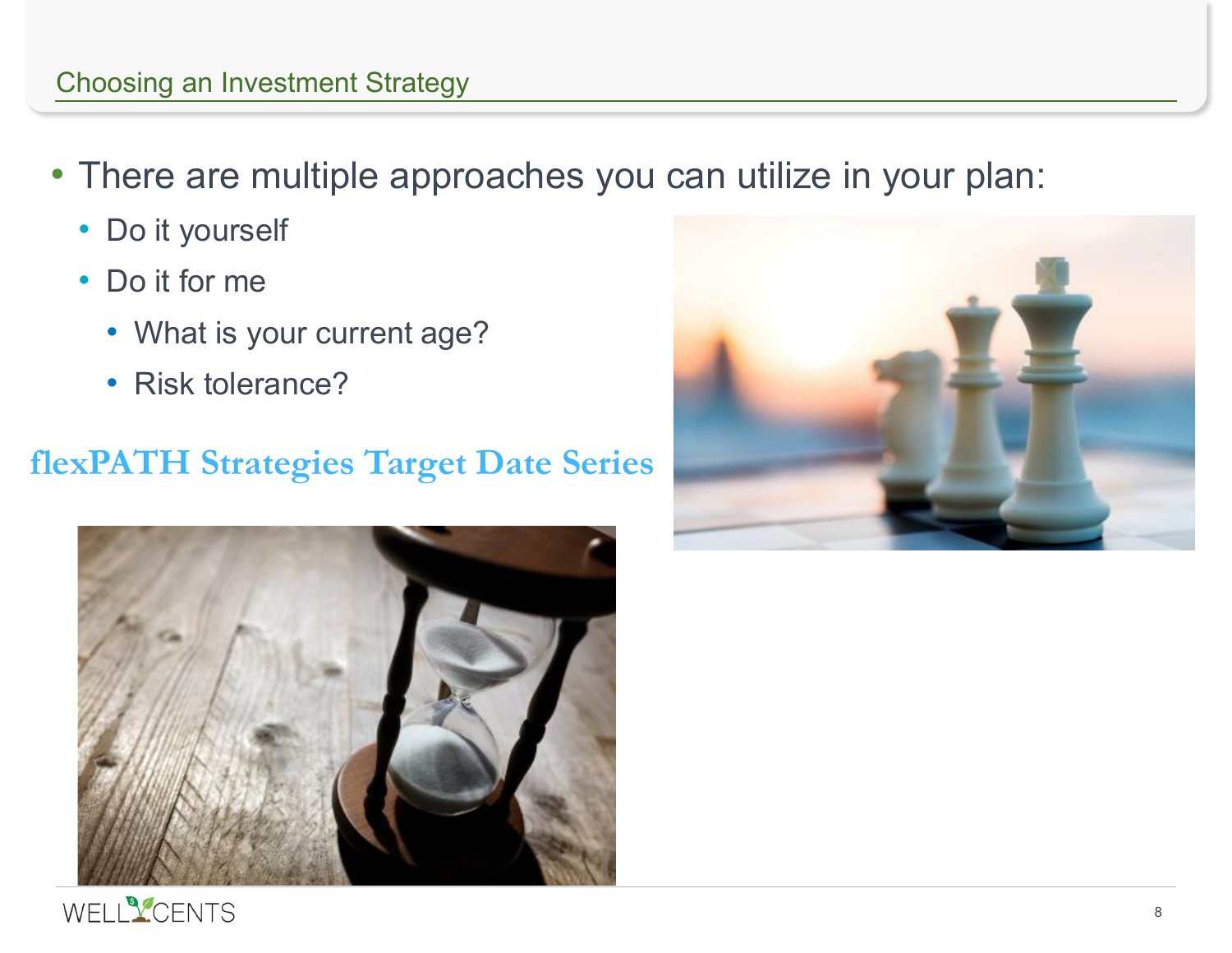|                                      | <b>Traditional 403(b)</b>                            | <b>Roth 403(b)</b>                                                                                              |
|--------------------------------------|------------------------------------------------------|-----------------------------------------------------------------------------------------------------------------|
| Tax treatment of deferrals           | Before tax                                           | After-tax                                                                                                       |
| Tax treatment of earnings            | Tax-deferred                                         | Tax-free                                                                                                        |
| Tax treatment of final distributions | Taxable at ordinary<br>income tax rates              | Tax-free                                                                                                        |
| 402(g) Salary Deferral Limits        | \$19,500<br>(Traditional + Roth)                     | \$19,500<br>(Traditional + Roth)                                                                                |
| Catch-up Limit                       | \$6,500<br>(Traditional + Roth)                      | \$6,500<br>(Traditional + Roth)                                                                                 |
| <b>Distribution Restrictions</b>     | Subject to 403(b) Rules,<br>"qualified distribution" | Subject to 403(b) Rules,<br>"qualified distribution" AND<br>Roth 403(b) account must be<br>open for 5 tax years |

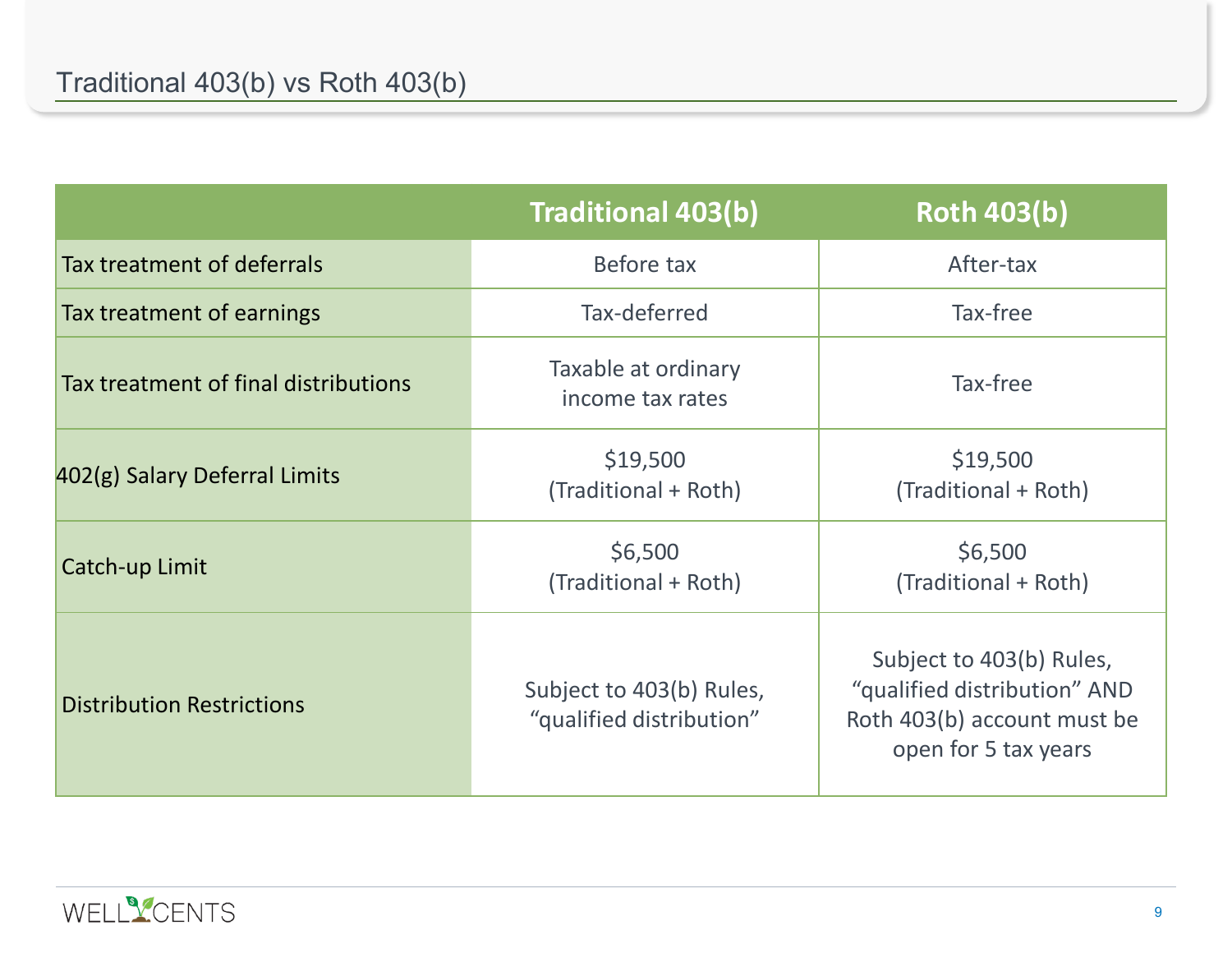| <b>U.S. DOMESTIC STOCK</b>                        |                                                                                                                           |                                                               |           |  |  |
|---------------------------------------------------|---------------------------------------------------------------------------------------------------------------------------|---------------------------------------------------------------|-----------|--|--|
| <b>Value</b>                                      | <b>Blend</b>                                                                                                              | Growth                                                        |           |  |  |
| <b>MFS Value</b>                                  | <b>SSGA 500 Index</b><br><b>TIAA-CREF Social Choice Low-</b><br><b>Carbon Equity</b><br><b>Vanguard FTSE Social Index</b> | JPMorgan Large Cap Growth                                     | Large     |  |  |
| <b>Diamond Hill Small-Mid Cap</b><br><b>Value</b> | <b>SSGA Small-Mid Cap Equity</b><br><b>Index</b>                                                                          | <b>Eaton Vance Atlanta-Capital</b><br><b>Small-Mid Growth</b> | Small/Mid |  |  |

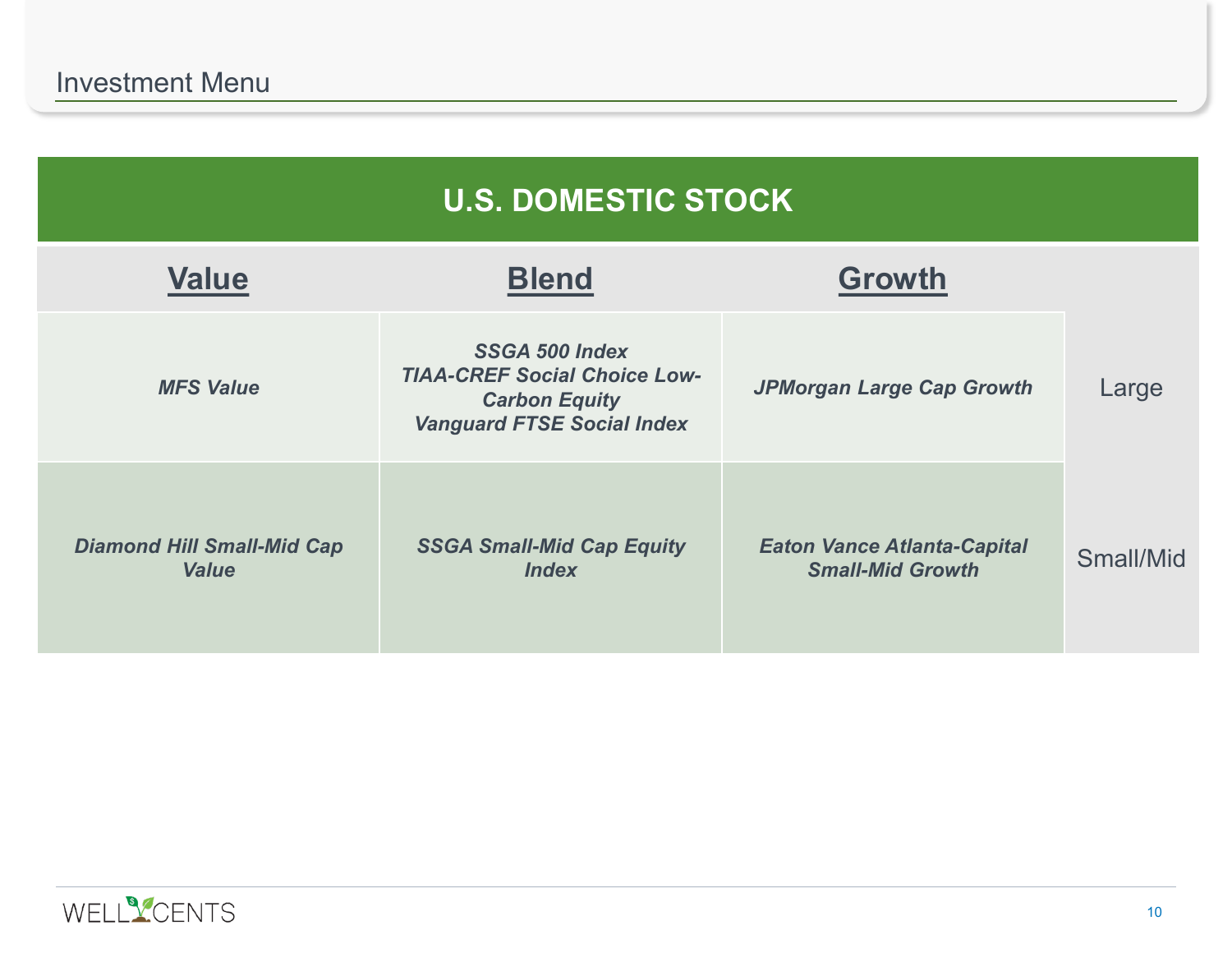### **INTERNATIONAL CORE FIXED INCOME/SPECIALITY**

*DFA International Sustainability Core T. Rowe Price Overseas Stock Invesco Developing Markets SSGA All-Cap Equity ex-US Index*

*Metropolitan West Total Return Bond TIAA-CREF Core Impact Bond SSGA Bond Index Vanguard Inflation Protected Securities Brandywine Global Bond TIAA Real Estate*

*TIAA Traditional TIAA Stable Value Vanguard Federal Money Market*

### **STABLE VALUE ASSET ALLOCATION PORTFOLIOS**

*ProPlus Custom Models (Conservative, Moderate, Aggressive) CREF Social Choice CREF Stock* 

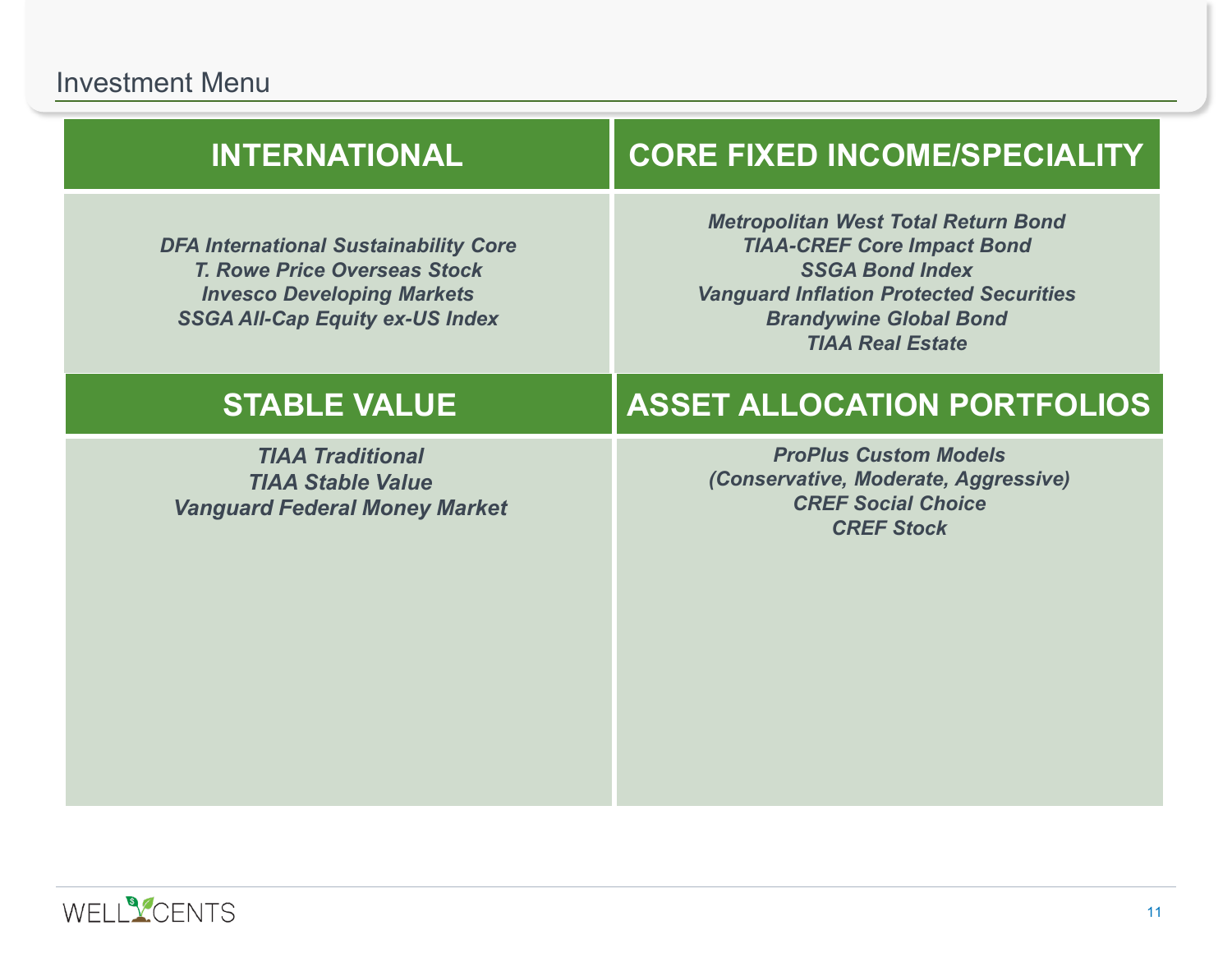

Actual results may differ materially from those projected in these materials due to factors including, without limitation, economic and market conditions, political events and investor sentiments, liquidity of secondary ma rates, and competitive conditions. Investing involves risk, including possible loss of principal. The funds are not FDIC insured and there is no bank guarantee. The principal value of the funds is not guaranteed at any tim and principal value will fluctuate. Upon redemption, shares may be worth more or less than their original cost. Asset allocation models and diversification do not promise any level of performance or guarantee against loss of the underlying funds. flexPATH Strategies are Collective Investment Trusts available only to qualified plans and governmental 457(b) plans. They are not mutual funds and are not registered with the Securities and Exchan *For illustrative purposes only. Actual allocations may vary.*

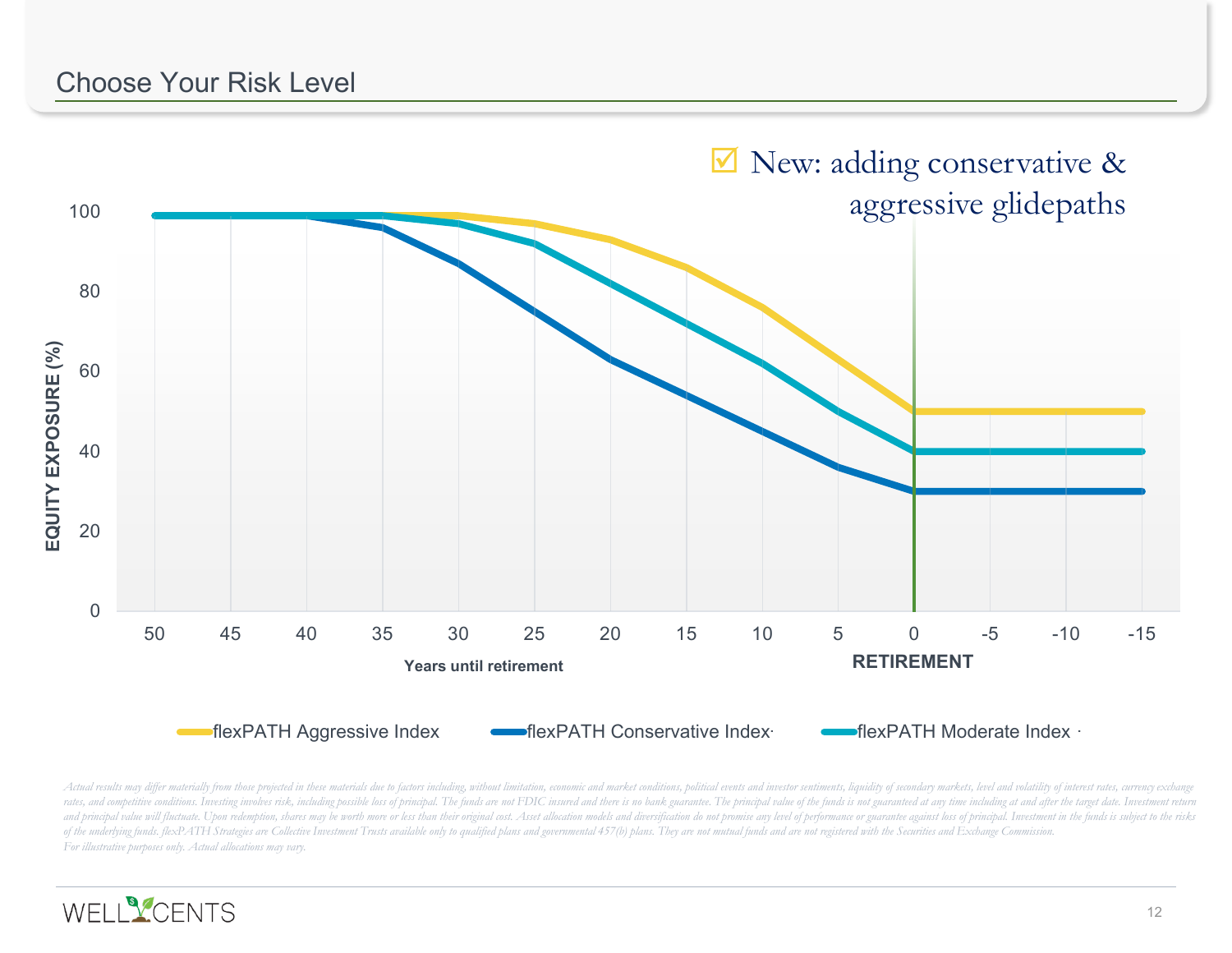### flexpathstrategies.com



### **About flexPATH Strategies**

flexPATH is the first custom, target date solution with multiple glidepaths as well as both index and index+ management styles.



flexPATH offers best-in-class, open architecture manager selection.

flexPATH is a cost-effective solution that gives participants a new level of choice for their target date funds.

### Are you ready to build a path to your retirement future?

### Choose the flexPATH fund that's right for you



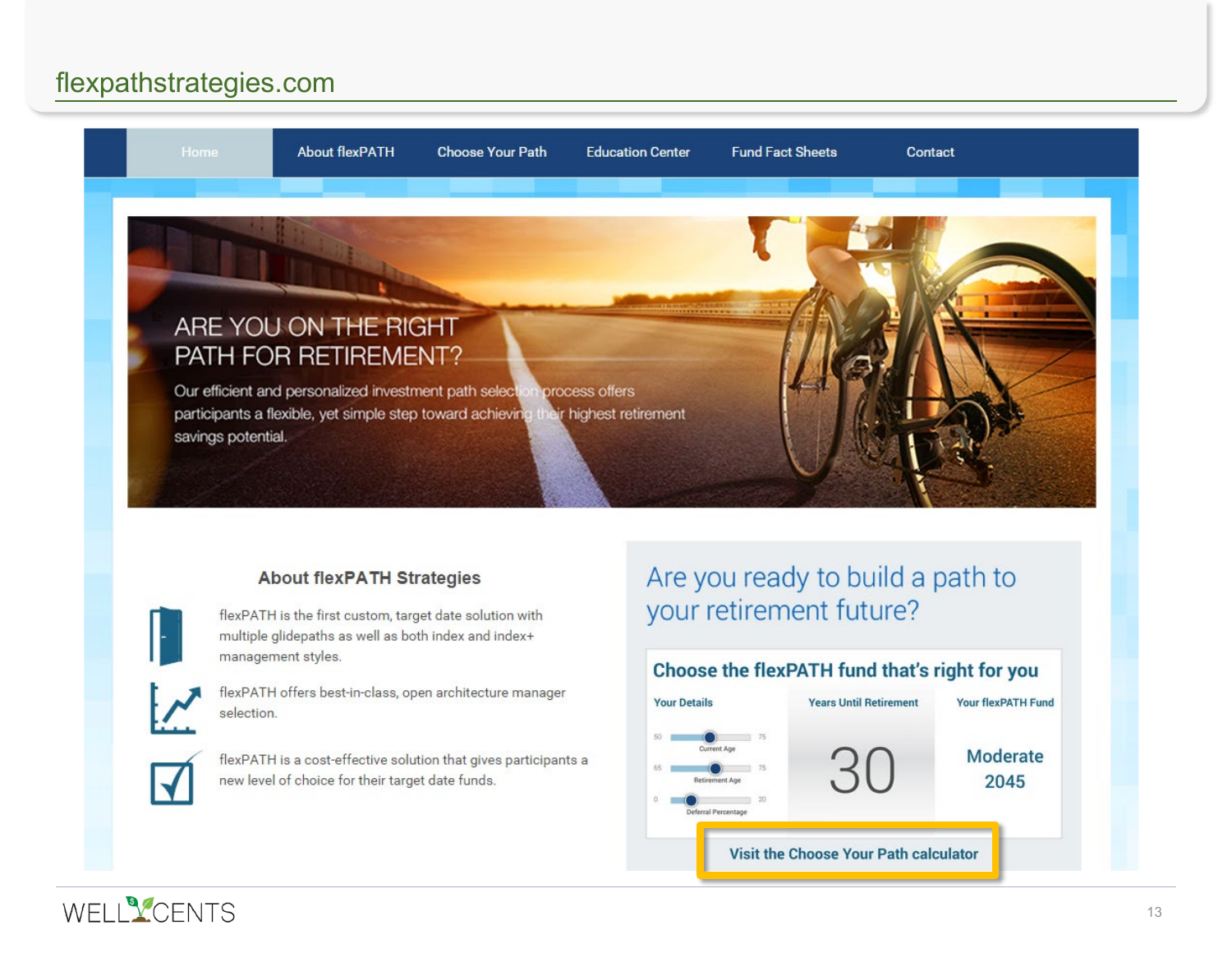

Select Your Provider

v.

**Go To Provider Website** 



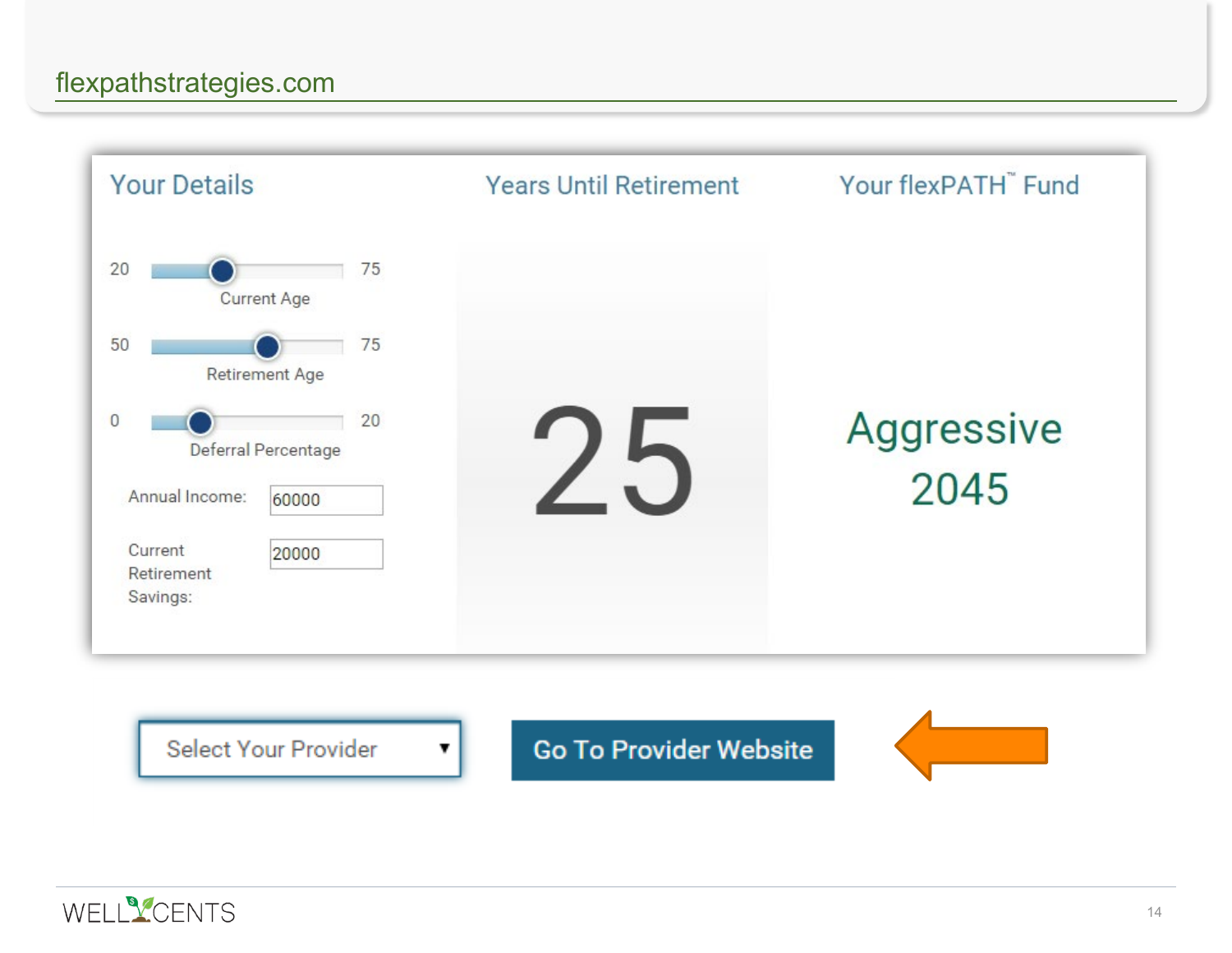# **Questions?**



# (800) 959-0071 retirementinfo@nfp.com

TIAA Customer Service 1.800.842.2252

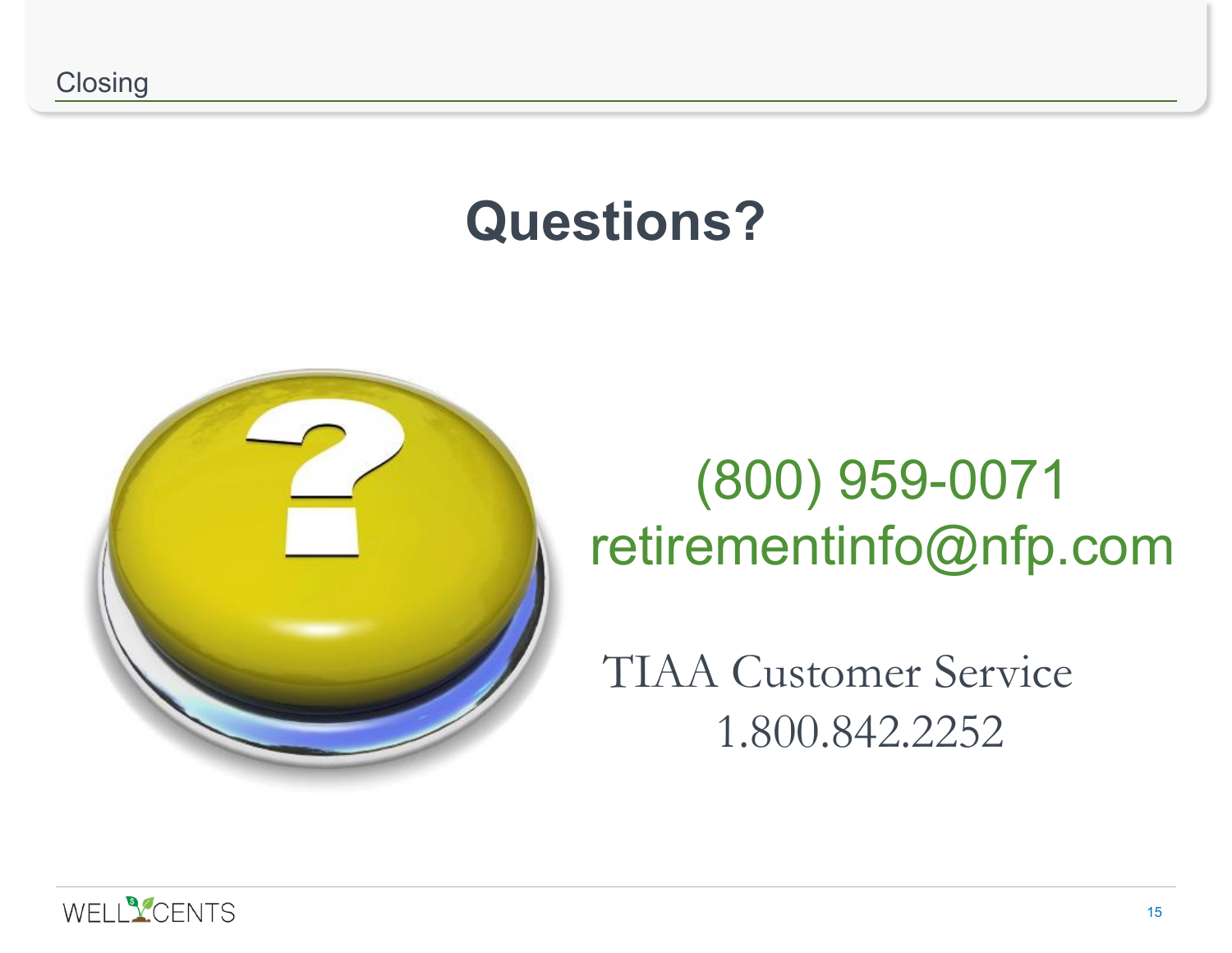The information contained herein has been prepared solely for informational purposes and is not an offer to buy or sell or a solicitation of an offer to buy or sell any security or to participate in any trading strategy. This document was produced by and the opinions expressed are those of NFP as of the date of writing and are subject to change. This research is based on NFP proprietary research and analysis of global markets and investing. The information and/or analysis contained in this material have been compiled or arrived at from sources believed to be reliable, however NFP does not make any representation as their accuracy or completeness and does not accept liability for any loss arising from the use hereof. Past performance is no guarantee of future results. The use of tools cannot guarantee performance. Any decision to invest according to investment advice provided by NFP should be made after conducting such investigations as the investor deems necessary and consulting the investor's own investment, legal, accounting and tax advisors in order to make an independent determination of the suitability and consequences of an investment.

NFP and its affiliates do not provide tax advice. Accordingly, any discussion of U.S. tax matters contained herein (including any attachments) is not intended or written to be used, and cannot be used, in connection with the promotion, marketing or recommendation by anyone unaffiliated with NFP of any of the matters addressed herein or for the purpose of avoiding U.S. tax-related penalties.

Market indexes are included in this report only as context reflecting general market results during the period. NFP may provide research on funds that are not represented by such market indexes. Accordingly, no representations are made that the performance or volatility of any fund where NFP provides research will track or reflect any particular index. Market index performance calculations are gross of management and performance incentive fees.

All investments involve varying levels and types of risks. These risks can be associated with the specific investment, or with the marketplace as a whole. Loss of principal is possible.

**Mutual funds are sold by prospectus only. Before investing, investors should carefully consider the investment objectives, risks, charges and expenses of a mutual fund. The fund prospectus provides this and other important information. Please contact your representative or the Company to obtain a prospectus. Please read the prospectus carefully before investing or sending money.**

Securities offered through Kestra Investment Services, LLC (Kestra IS), Member FINRA/SIPC. Investment Advisory Services offered through NFP Retirement, Inc. Kestra IS is not affiliated with NFP Retirement, Inc. NFPR-2019-96 ACR#327829 09/19